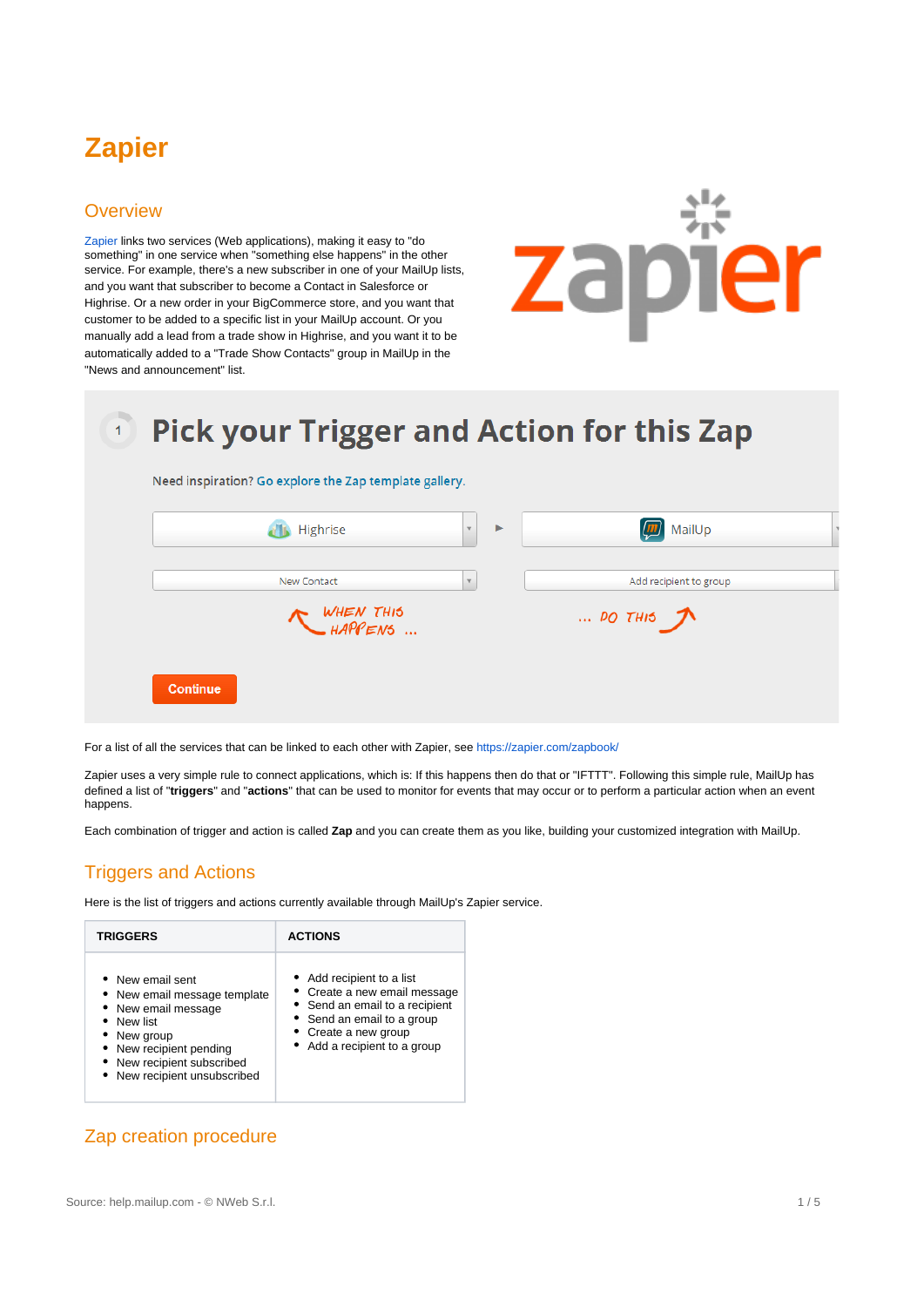As an example, in the following paragraphs, we will show you all the steps you would take to successfully configure a Zap to sync your Google contacts groups with MailUp list groups.

#### **Selecting the trigger**

In the [Zapier service directory](https://zapier.com/zapbook/), you will select the service that will host the "trigger". In this example, we want to know when a new group has been added to Google Contacts, so we will pick Google Contacts in the left column.

Then, choose New Group as the trigger from the dropdown.

| Google Contacts                            |  |
|--------------------------------------------|--|
| New Group                                  |  |
| - <i>WHEN THI</i> S<br>— <i>HAPPEN</i> S … |  |

#### **Selecting the action**

From the right column select MailUp as the Zapier service in which the action will occur. Zapier will show all the actions available for MailUp. In this example, we will choose to create a new group.

| (m)<br>MailUp Console |  |
|-----------------------|--|
| Create list group     |  |
| $$ DO THIS $\pi$      |  |

#### **Authorizing access**

Proceed by authorizing Zapier to access your Google Contact account. Pushing the Connect button you will be redirected to the Google account login page, where you can use your Google credentials to log in.



Confirm that Zapier has the authorization to access your Google Contact resources and proceed.

You will then need to authorize Zapier to access your MailUp account, where the action will occur.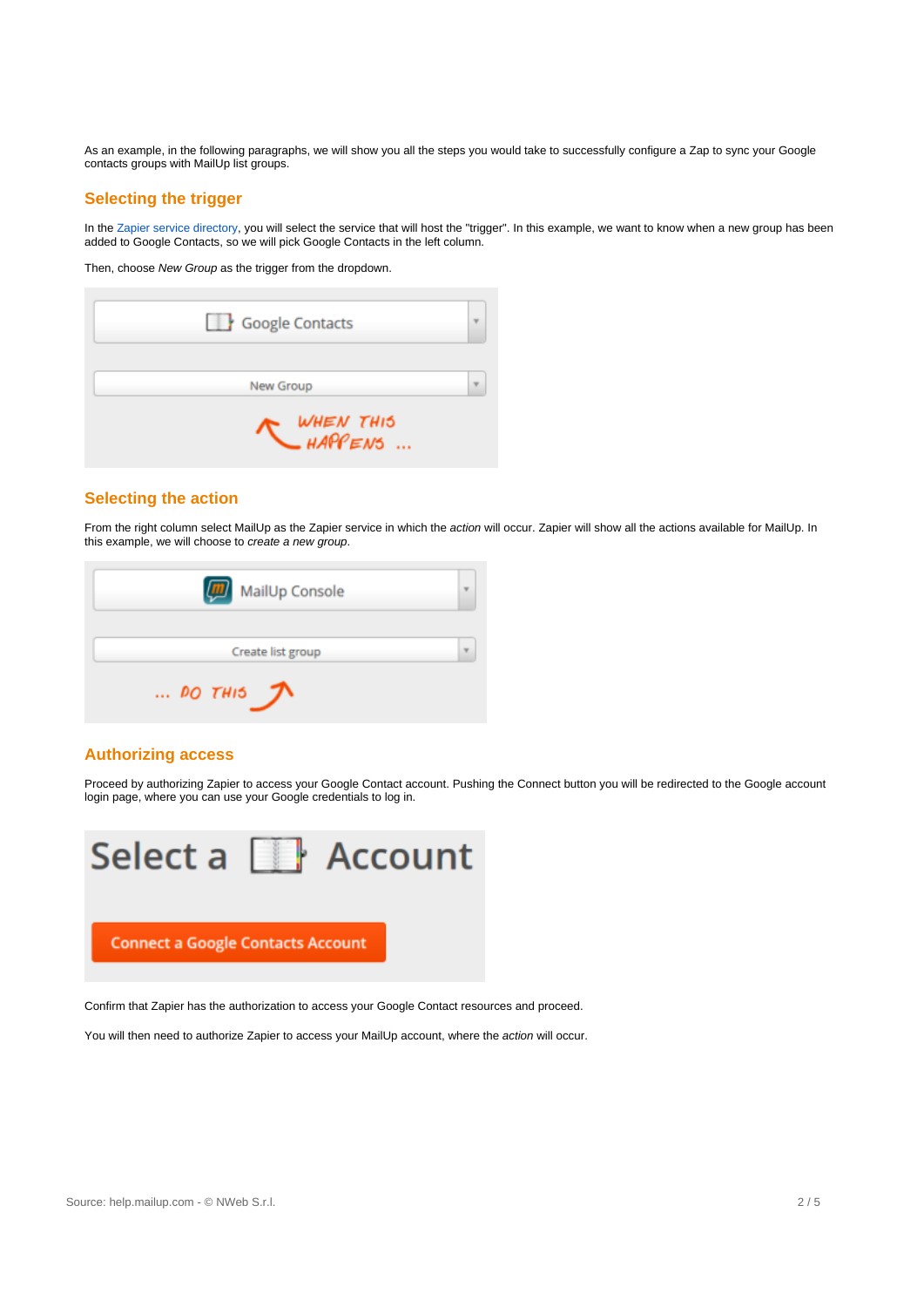

Similarly, you will be directed to the MailUp login page, where you can enter your account credentials to authorize the connection.

| Welcome to MailUp Authorization Server                                                                                                             | Welcome to MailUp Authorization Server                                                                                                             |
|----------------------------------------------------------------------------------------------------------------------------------------------------|----------------------------------------------------------------------------------------------------------------------------------------------------|
| Please use your MailUp credential to proceed.<br>User name<br>Password                                                                             | Do you really want to authorize the following app?<br>Zapier<br><b>CONFIRM</b><br><b>DENY</b>                                                      |
| Log On                                                                                                                                             | All information addressed in this pages will remain in MailUp server scope.<br>The external application won't know any MailUp account information. |
| All information addressed in this pages will remain in MailUp server scope.<br>The external application won't know any MailUp account information. |                                                                                                                                                    |

Once logged in using your MailUp account credentials, you will be asked for Zapier authorization to access your MailUp resources. Confirm the authorization and Zapier will indicate that the connection is working.



#### **Setting trigger filters**

In some cases, you will want to receive a trigger only when certain conditions occur. Not all triggers support additional parameters to filter them.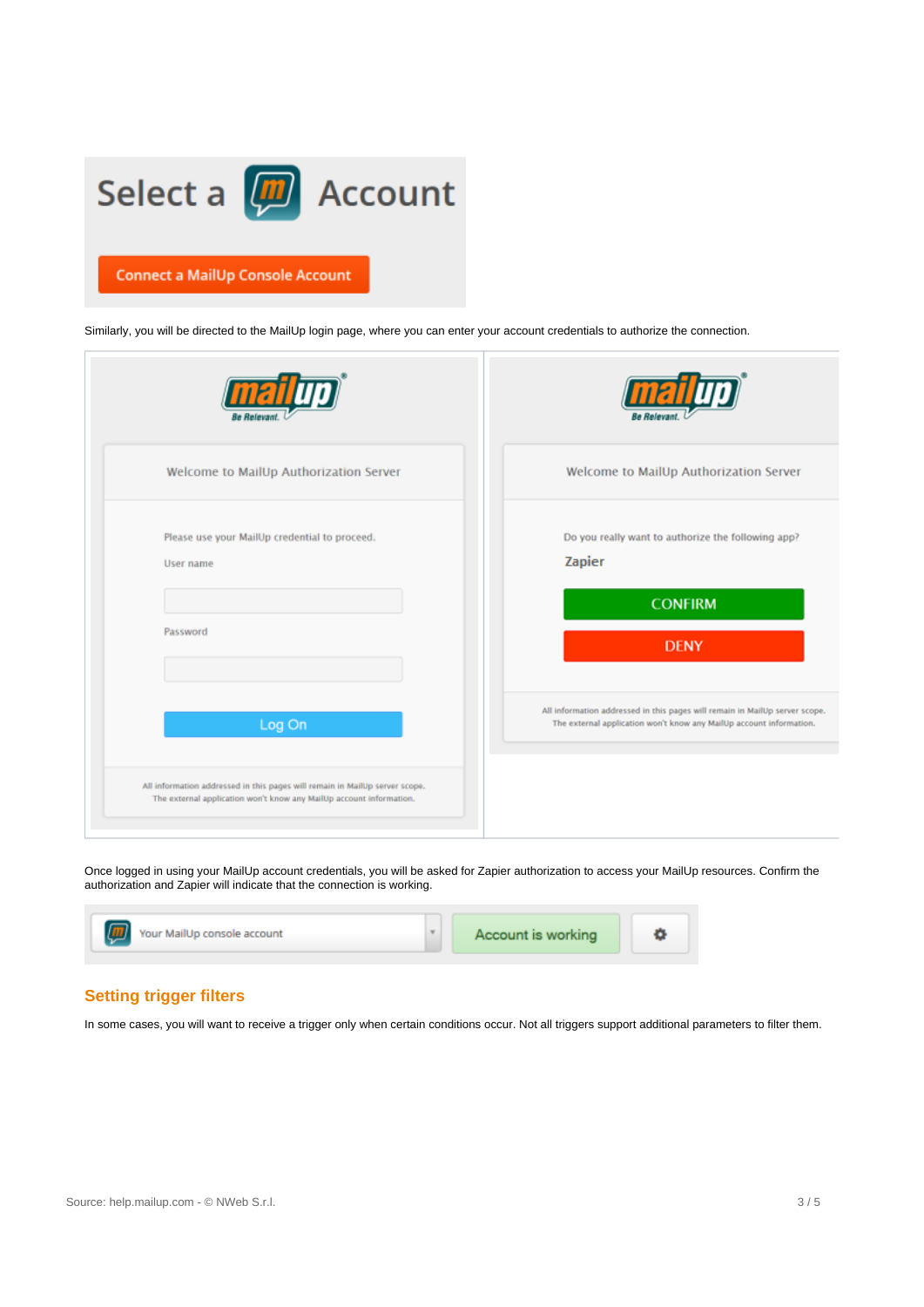

#### **Mapping triggers to actions**

Next, you will map data received from the trigger to tasks that will be performed in the action. The data used for the action is typically a combination of data received dynamically from the trigger and data that you input manually. For example, in our example:

- The List ID in MailUp will be a value that you hardcode (e.g. List number 5)
- Deletable is a parameter that you will select from a drop-down
- Name is the name of the new group in MailUp, and you will want to match the Title of the new group in Google Contacts.
- Notes is another field that is filled with a custom text string, for example, "Created by Zapier"

| List id (required)   |                      |                     |
|----------------------|----------------------|---------------------|
| Zapier list          | ٠                    |                     |
| Deletable (required) |                      |                     |
| yes                  | ٠                    | enable live preview |
| Name (required)      |                      |                     |
| Title                | $\qquad \qquad \Box$ | enable live preview |
| Notes (required)     |                      |                     |
| Created from zapier  | $\Box$               | enable live preview |
| Continue             |                      |                     |

Once the data mapping has been completed, some sample data will be retrieved from the trigger so that you can test the action.

#### **Completing the Zap**

To complete the process, all you have to do is to assign a name to the Zap and make it live! The name will be useful to identify the current Zap in the list available through your Zapier dashboard.



Once the Zap is live, Zapier will periodically check for a trigger (in this example it will check for new Goggle contact groups every 15 minutes) and automatically update your MailUp list by creating corresponding new groups.